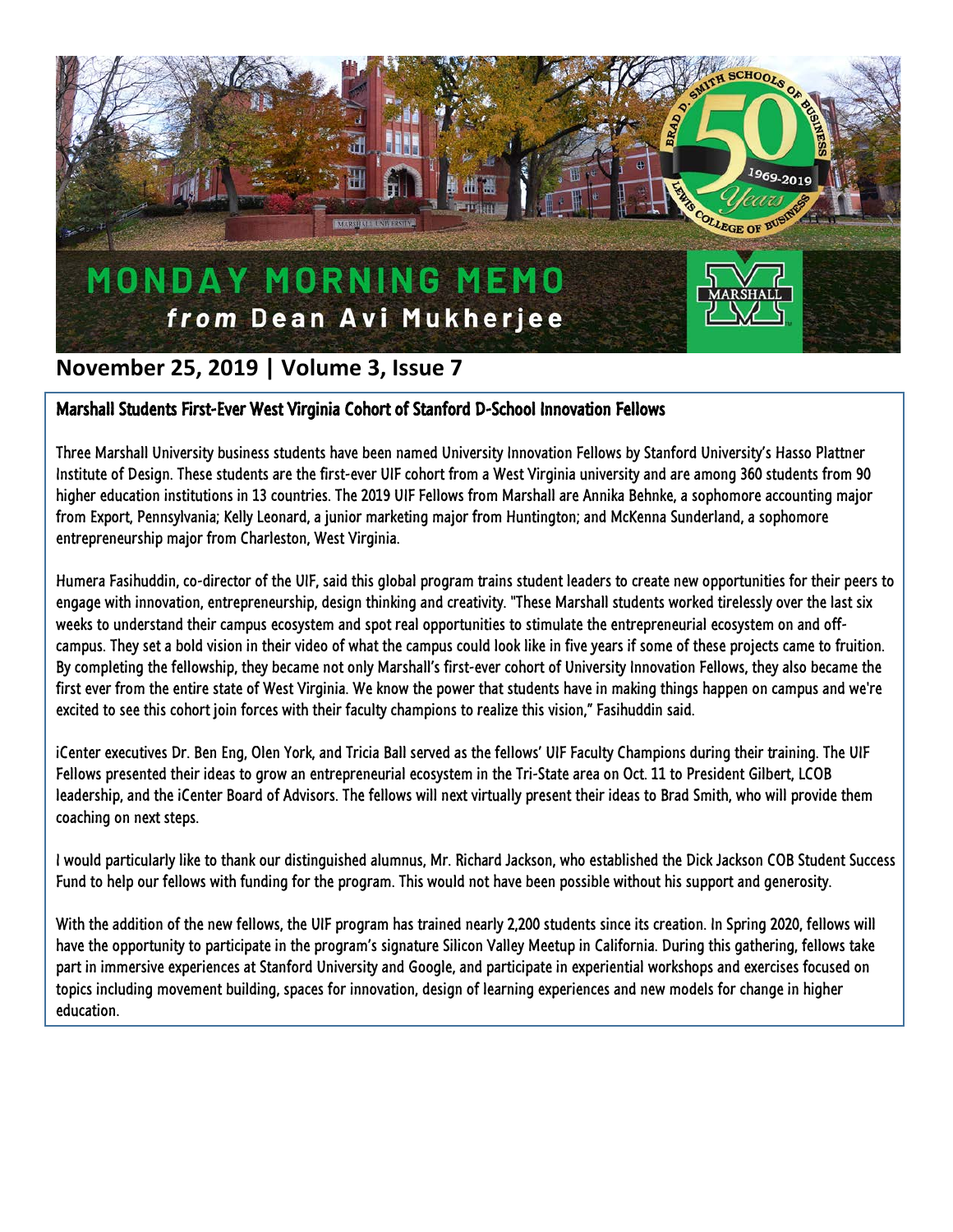

## John Marshall Leadership Fellows Program

Conceived in Fall 2018 and inspired by the experiences of President Gilbert and Provost Taylor, the John Marshall Leadership Fellows Program at Marshall University is conducted annually during the spring semester under the sponsorship of and administered by the university's Center for Teaching and Learning. Applications are accepted each fall for spring cohorts. Full-time tenured or probationary faculty and full-time classified or non-classified staff with leadership aspirations and a commitment to Marshall University are eligible to participate.

The goals for the John Marshall Leadership Fellows Program are to: create opportunities for critical thinking; cultivate leadership knowledge and skills; expand understanding of university operations and processes; create networks of collaborative colleagues; build capacity in knowledge and skills for institutional leadership; promote a collegial and collaborative institutional culture; advance capacity for high-level university service and administration; optimize functioning in all university units; and explore effective responses to emerging issues at the institution and in higher education.

Two members of the Lewis College of Business faculty and staff were selected through a competitive process (out of total 19 participants) and successfully completed the inaugural John Marshall Leadership Fellows program in Spring 2019. They are:

Dr. Sharorong Zhang, Associate Professor of Finance (Mentor: Avinandan Mukherjee, Dean, Lewis College of Business)

Lacie Bittinger, Director of Student Services (Mentor: Brandi Jacobs-Jones, Chief of Staff/Senior Vice President for Operations)

The 2020 cohort also has two members of the LCOB faculty and staff accepted for the program (out of 20 total participants). They are:

Dr. Susan Lanham, Assistant Professor of Accounting (Mentor: David Pittenger, Dean, MU Graduate College)

Glen Midkiff, Director of Stakeholder Engagement (Mentor: Ron Area, CEO, Marshall University Foundation)

We wish our JMLF Fellows well, as they prepare for future leadership roles through this uniquely aspirational and highly selective leadership academy.